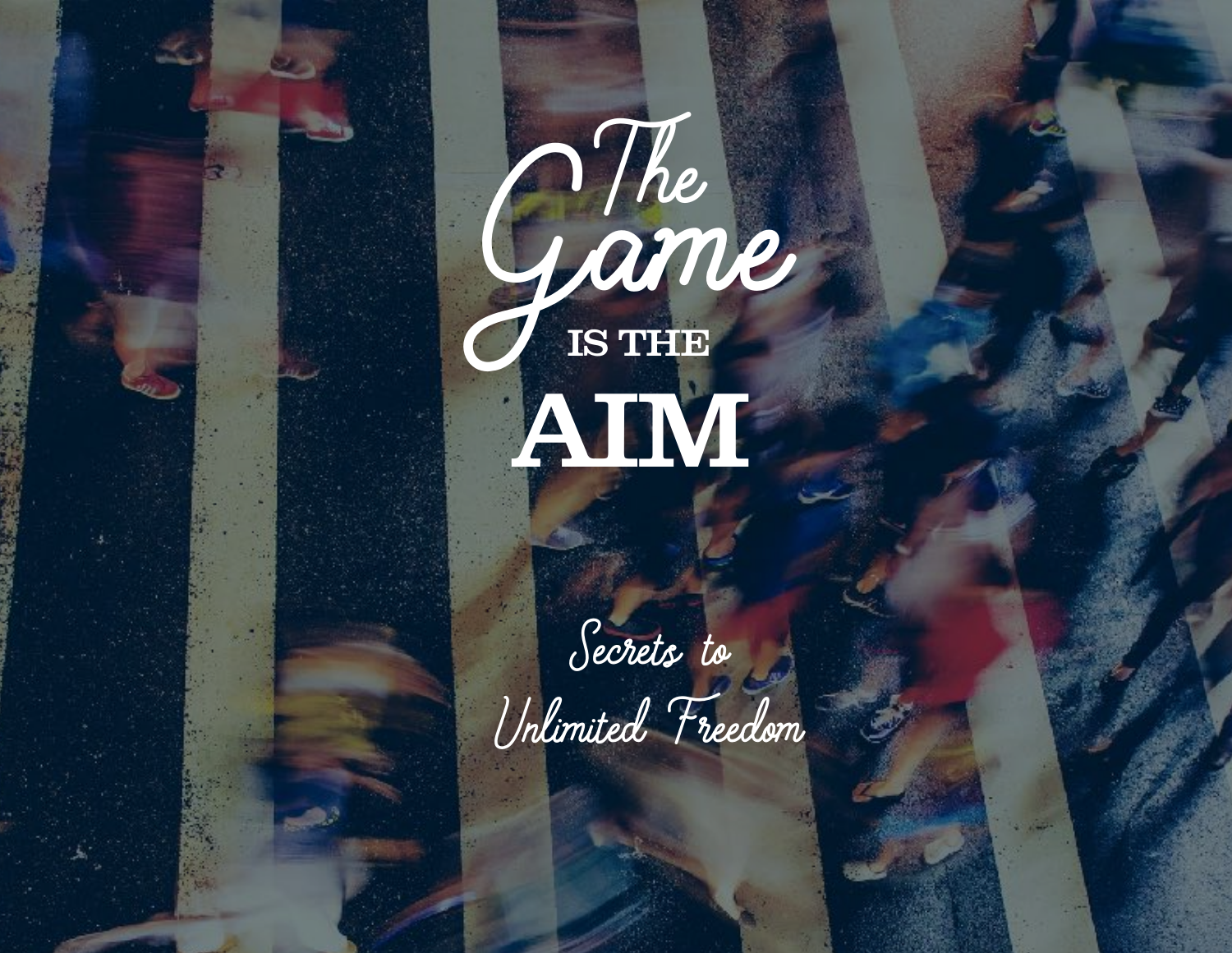Why are you here? Who sent you? What do you want?

AS IS YOUR AIM SO IS YOUR LIFE

Take this to heart and your life will change forever.

 $\mathcal{B}_{\!\mathscr{Y}}$  Blessings Divine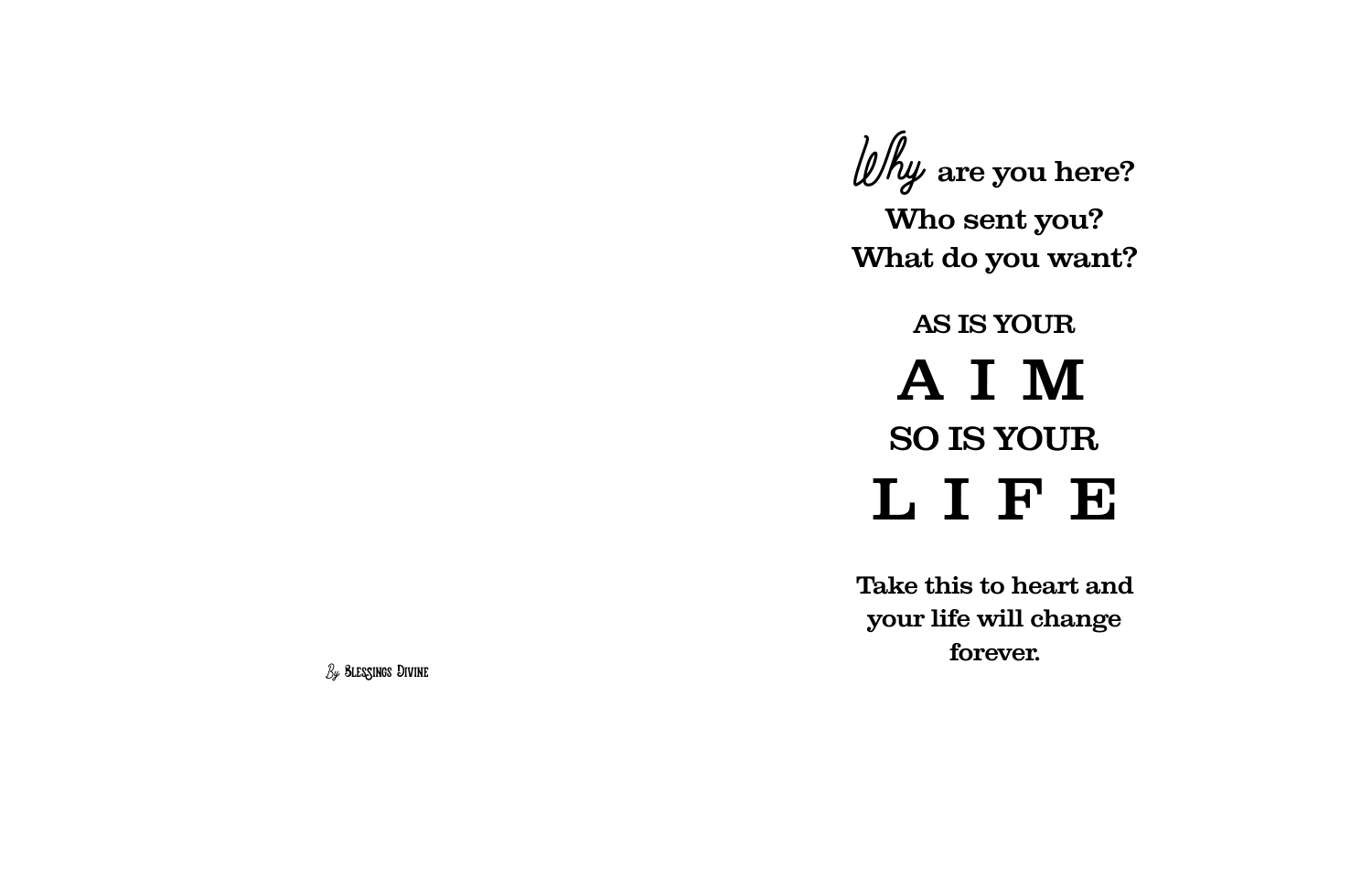The Secrets

There are many secrets.

Some real, most illusions and mind games. The secrets you seek belong to no-one and can only be unlocked through the practice.

What Practice?

Call it what you will…

Awakening **ENLIGHTENMENT** Eternal Freedom **OVERWHELMING SPIRITUAL BLISS** The Karmateet Stage

The Aim creates the Practice. Change the Aim and Change the Game.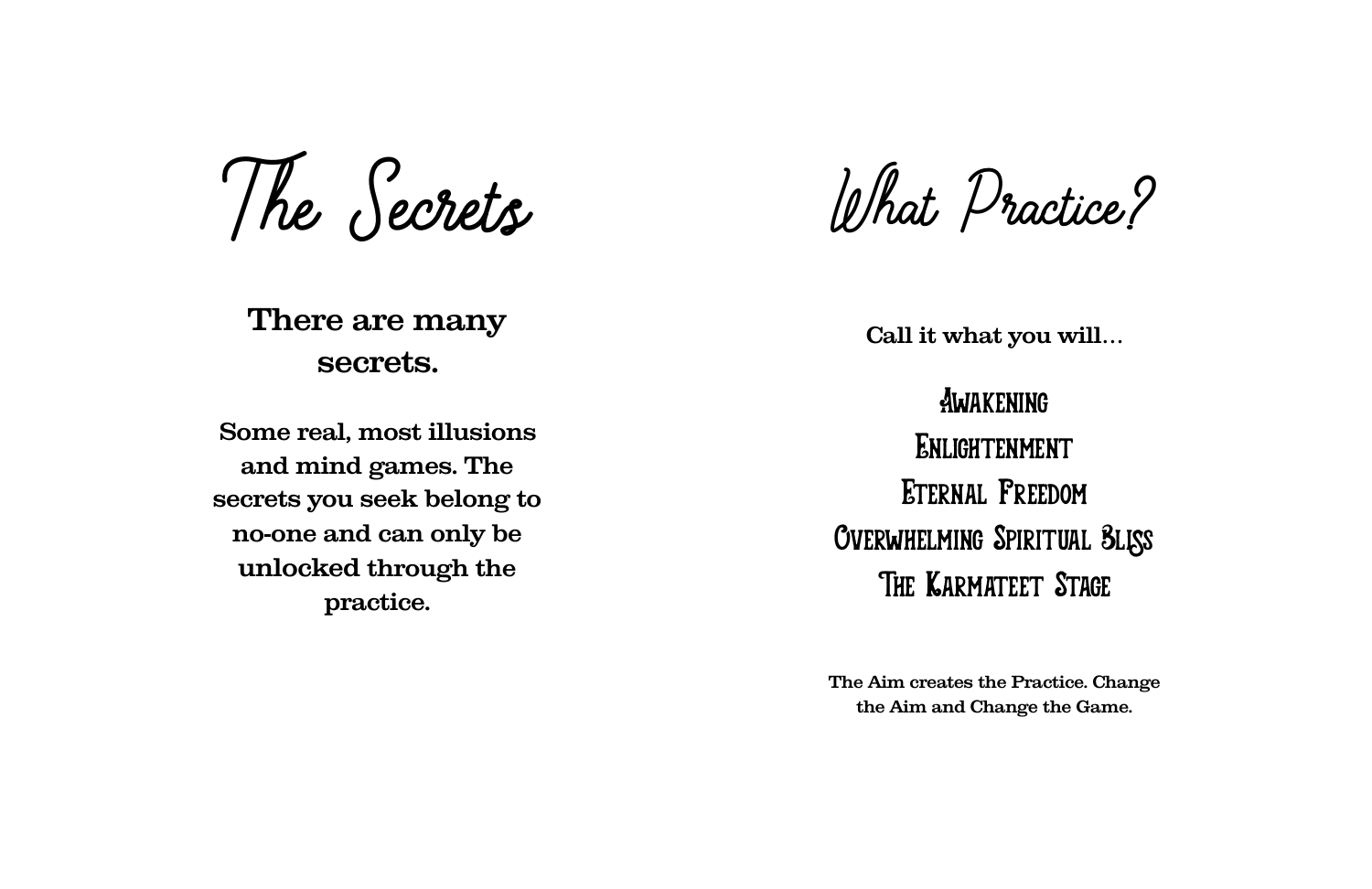The Game

You play and play some more.

 Life is always a play, a game, an act.

You take things far too seriously and that's why you can't see life for what it really is… a game, an act, an elaborate performance.

You believe in your own ignorance and rules + ways of living a sterile, dying existence… so you fail to live and learn and love + shine + shine forever. It would be sad if it were not so funny to observe.

But you can STOP IT NOW - if you so choose…

will you?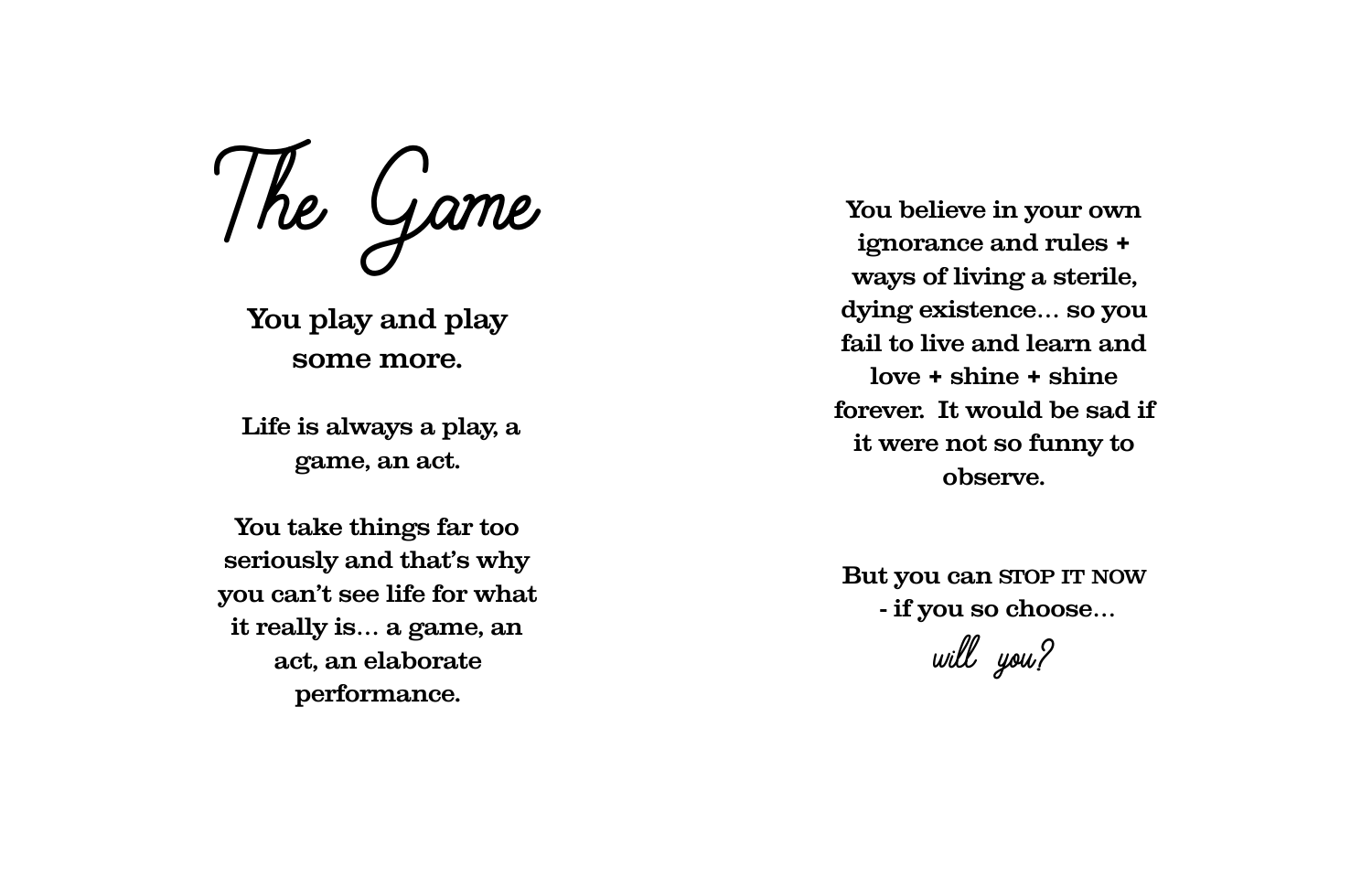The Aim

The Game

Fight, work, rush, chase

Obsess, ignore taunt, try, fail, admire

Lust, needs, wants, show, sly

Stop, look, listen, observe, discern, decide

Meditation, reverence, freedom now, who?

Money ———————————

'Beauty' ——————————

'Love' ———————————

Truth  $---$ 

Enlightenment ——————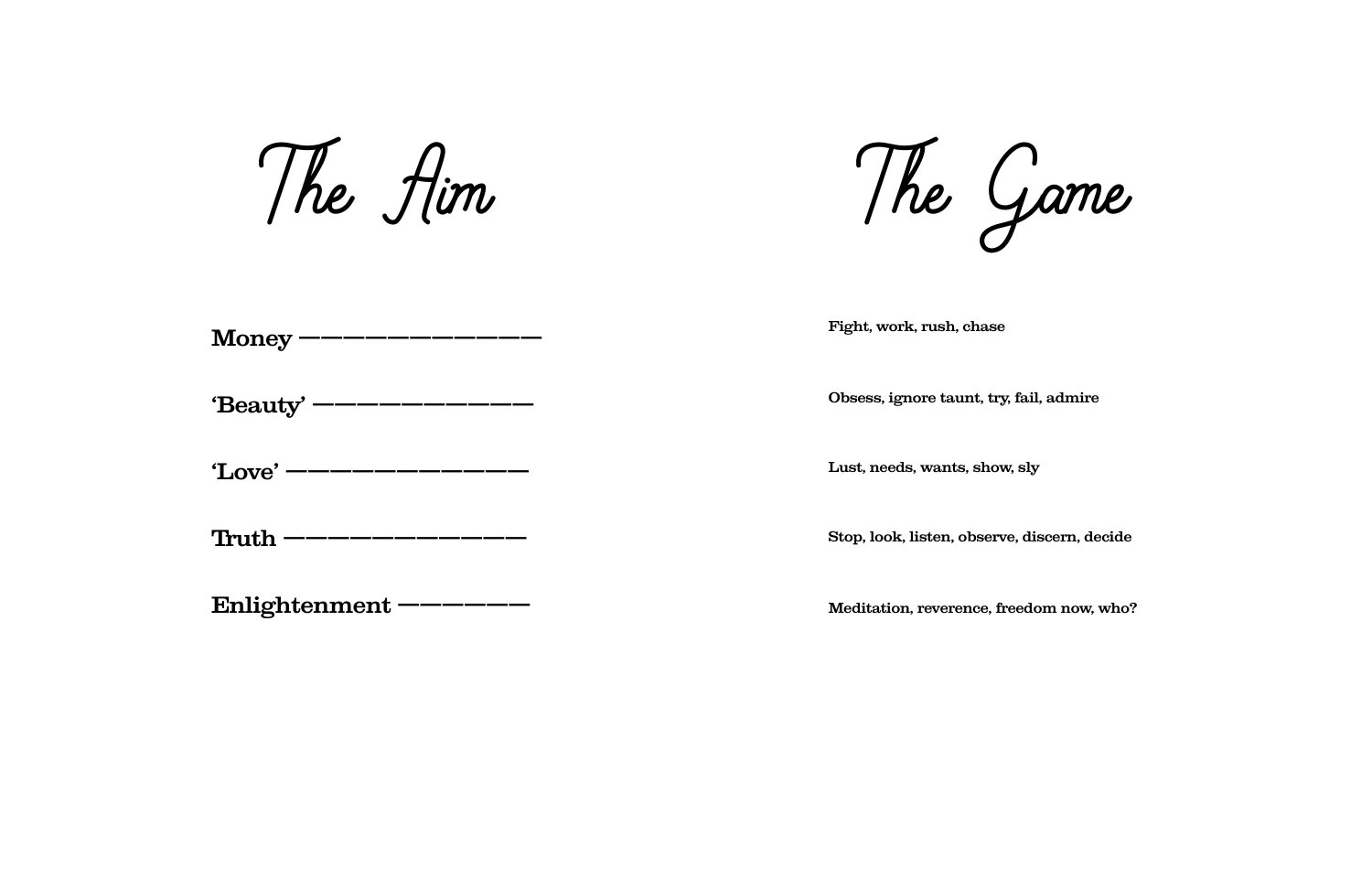As the Aim, so the Game

## You are here.

You can never stop playing as long as you can breathe. And breathe you will, on and on forever. One game to the next. So what, my dear, is your game? For what purpose are you playing?

For what reason do you wake up and live? Why are you here and what is your life all about?

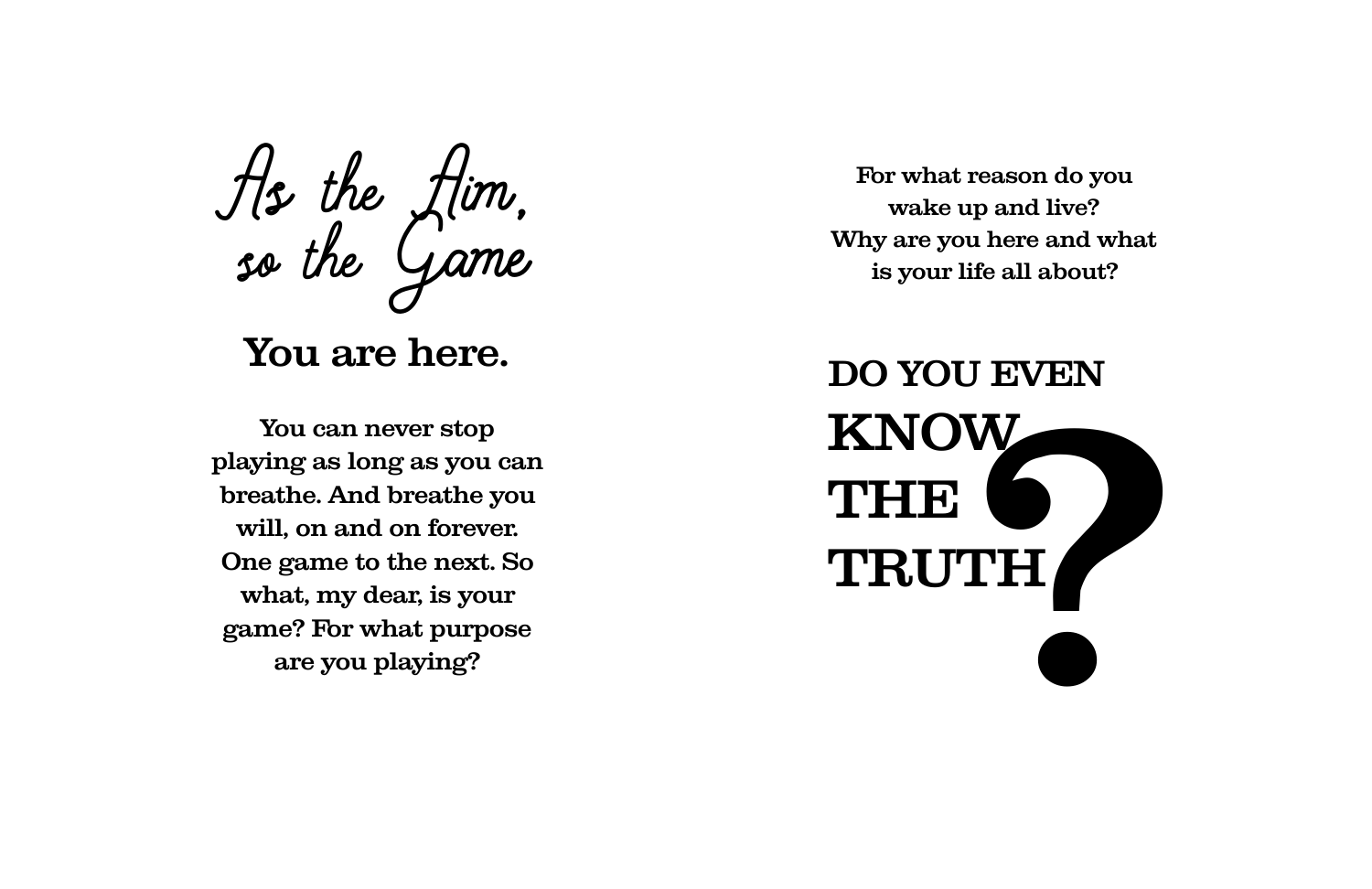SleepWalking

Unconscious — Autopilot — Mind-numb — Broken — Drowsy —  $\text{Loss}$  – Unwell —

WakeLiving

- Conscious
- Alive and clear
- True Power
- Clean and pure
- Bright and sharp
- Here and now
- Loving all of life today in the moment

Yes!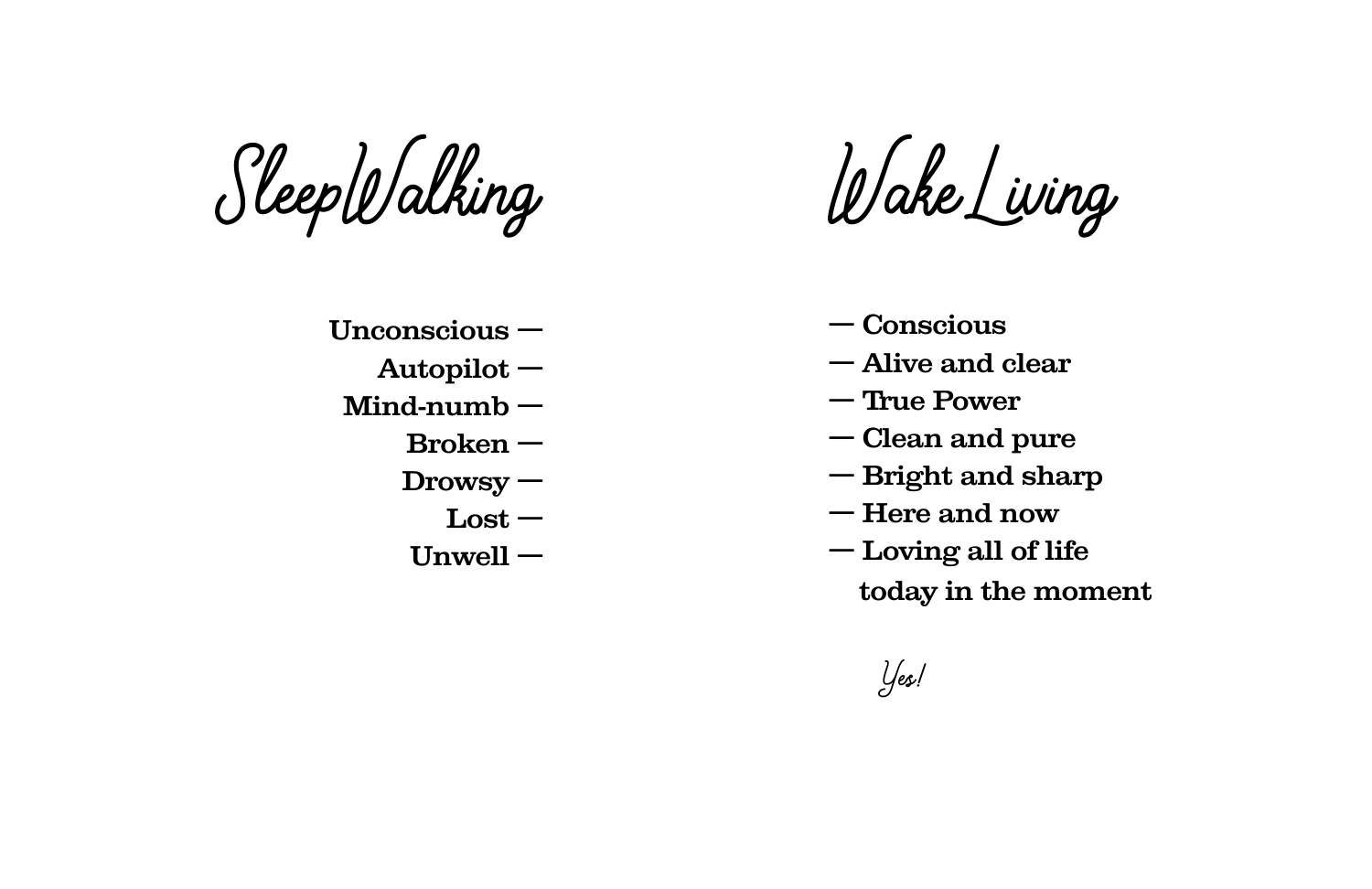## CHANGE AIM YOUR YOUR

CHANGE GAME

Ok?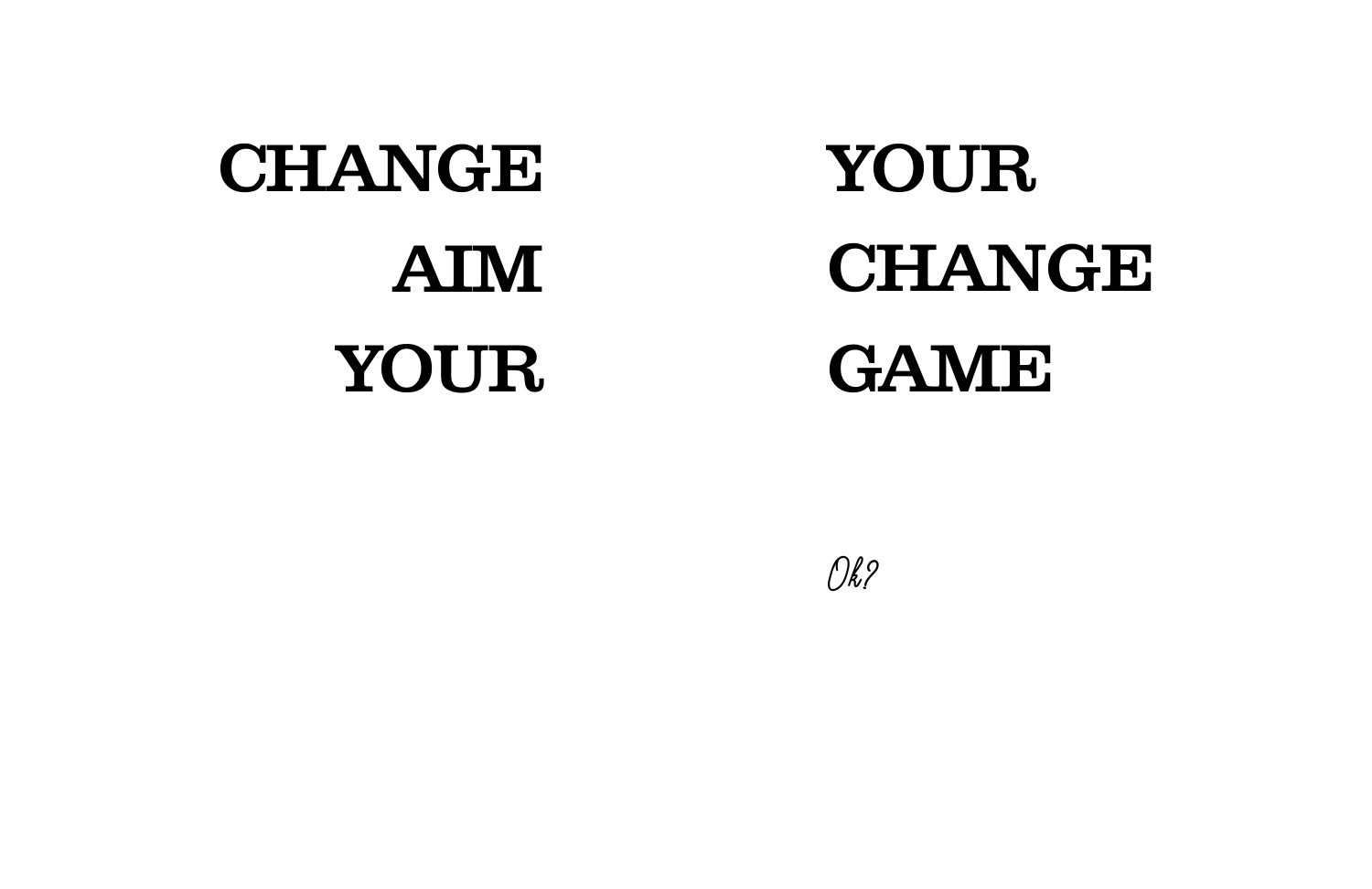Sit down and think about it for a moment … What do you really, really, really, really, really, really, truly + deeply care for?

And why? And what else?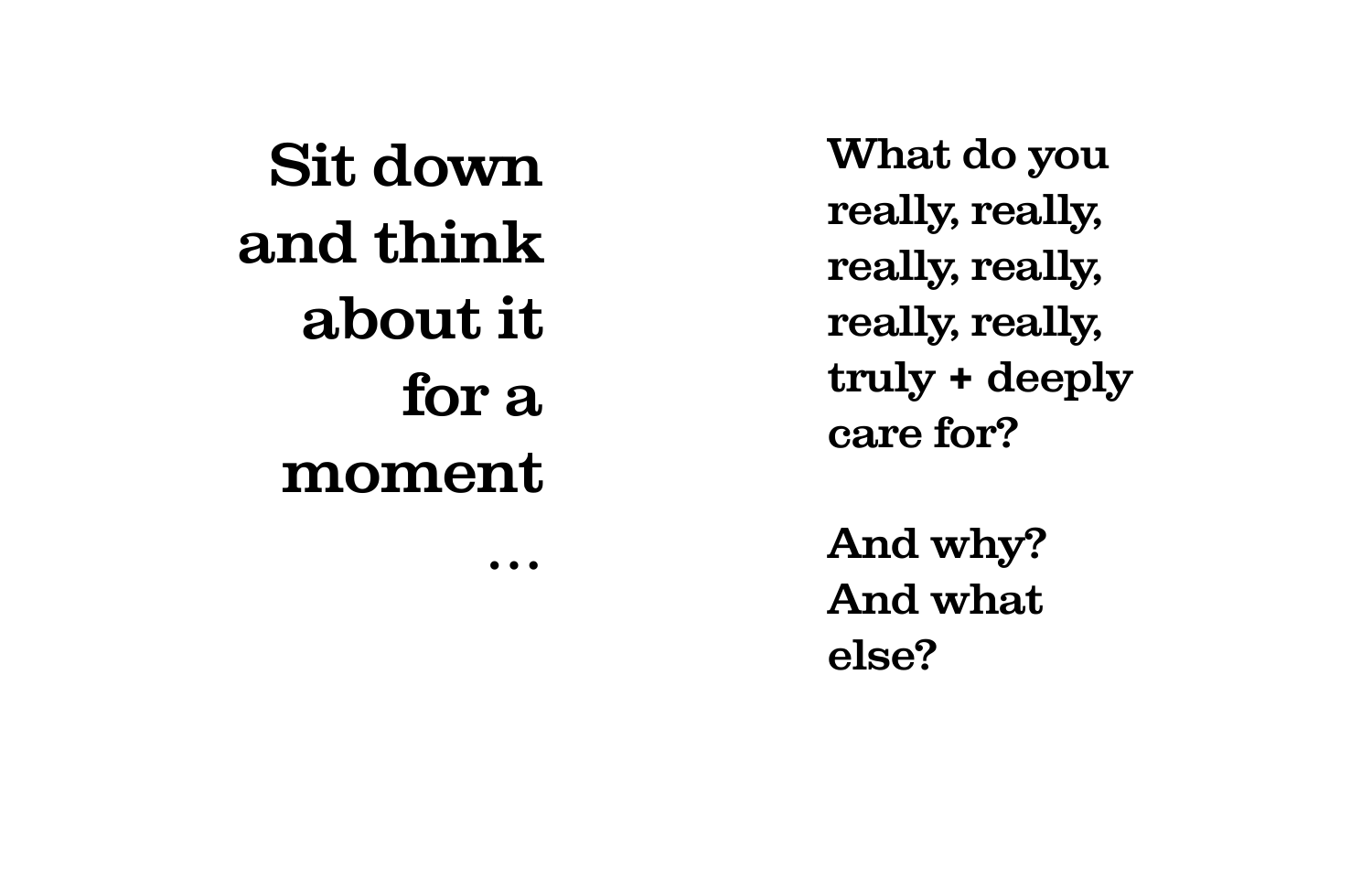Slice away the nonsense and get to the Point.

What is your true soul's calling? What does God want for you? What will become of you in time?

Are you happy? Are you free? Are you living?

Are you breathing the free air?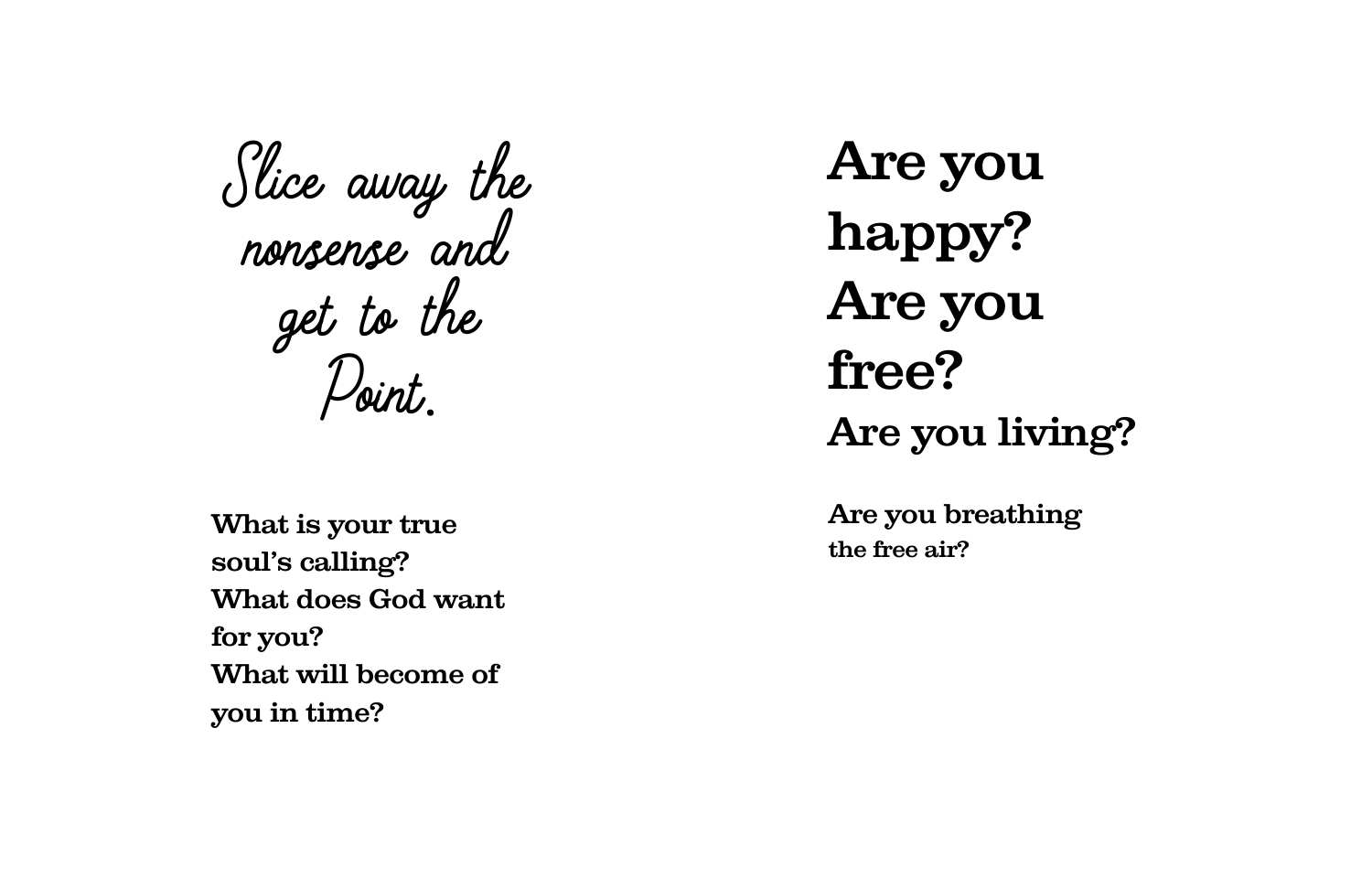When you know what you want, then the game (the new game) can begin…

FOCUS > MOVEMENT MOVEMENT > RESULTS Results > C #nges Changes > Newness Newness > Living Living > Alive and well at last!

Let me tell you a story, an example

A soul wanted to clear the past, overcome a guilty pleasure and make good on past ills. He wanted to Return Back to the Great Light and be born again anew.

His aim - To Be Pure and Free - was clear.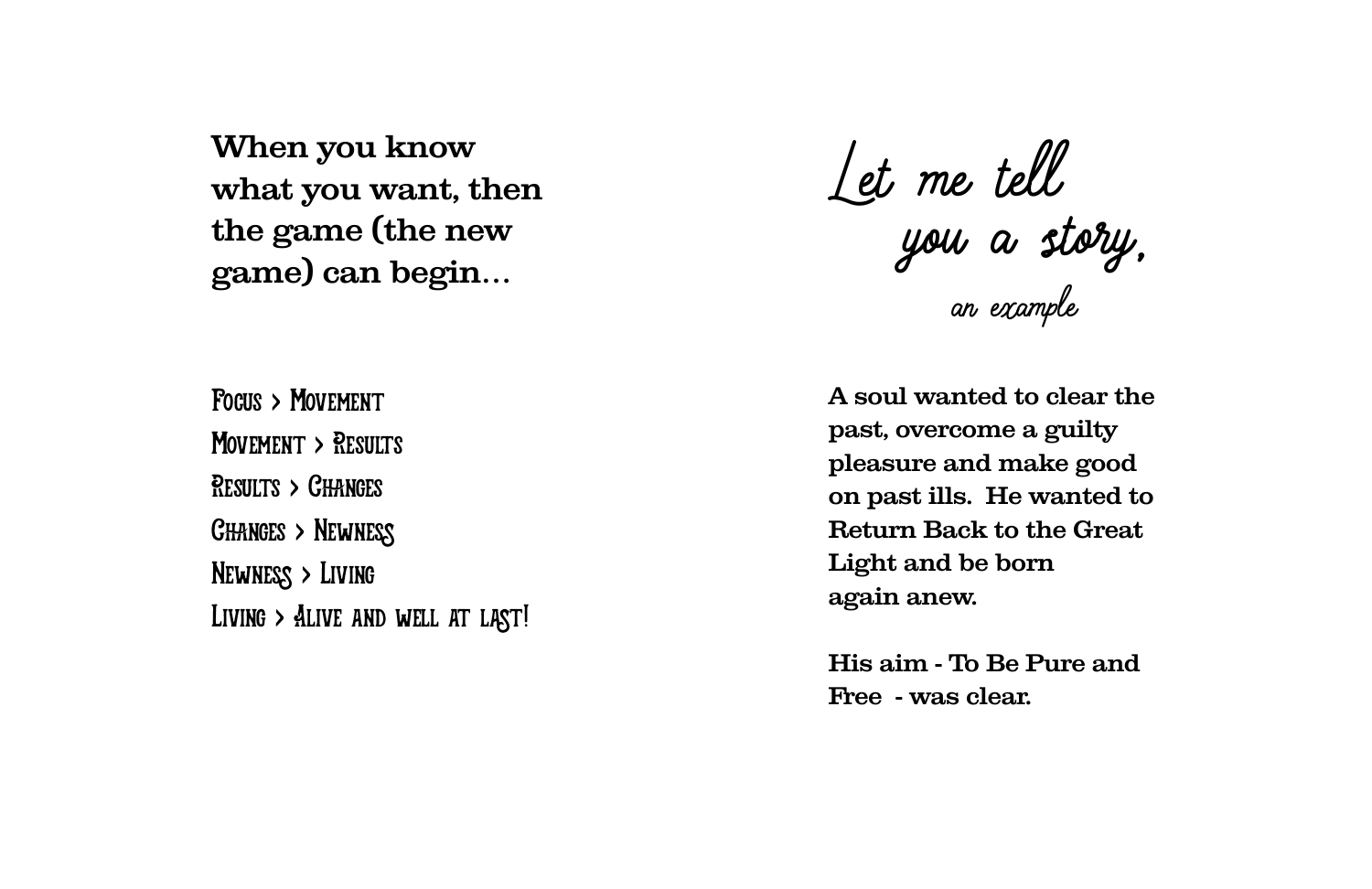Here is what he did to win his game

- 1. He realized, wisely, that to burn the past takes time and practice.
- 2. Practice is The Key.
- 3. He sat and figured out how many hours of deep Union with God he would need to burn the past. He didn't know, so he guessed. It was a lot.
- 4. The Plan.
- 5. He sat and breathed in light, bathed in peace and felt himself burning inside a vast spiritual fire. For hours. Days. Weeks.
- 6. He came back again + again + again.
- 7. And when he forgot, he came back and kept coming back.
- 8. He realized he needed a chart.
- 9. How can you know were you are, and if you're winning?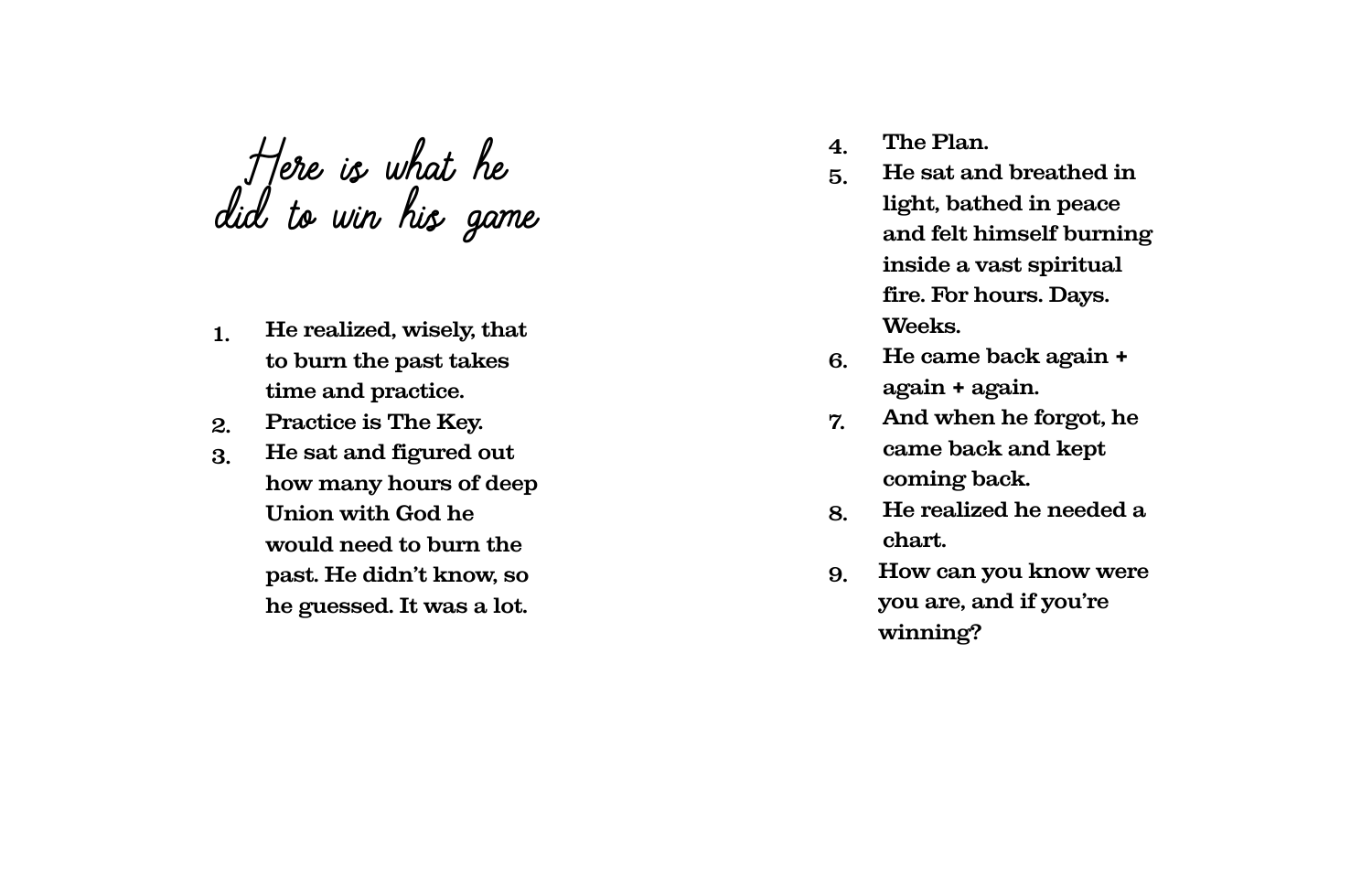The Chart

---------------------

 $ll$ hat  $\int$  need to<br>do now...

 $\bigcirc$ 

 $\bigcirc$ 

 $\bigcirc$ 

 $\bigcirc$ 

 $\bigcirc$ 

 $\bigoplus$ 

| _______________________  |  |
|--------------------------|--|
|                          |  |
|                          |  |
|                          |  |
|                          |  |
| I'll know it's done when |  |
|                          |  |
|                          |  |
|                          |  |
|                          |  |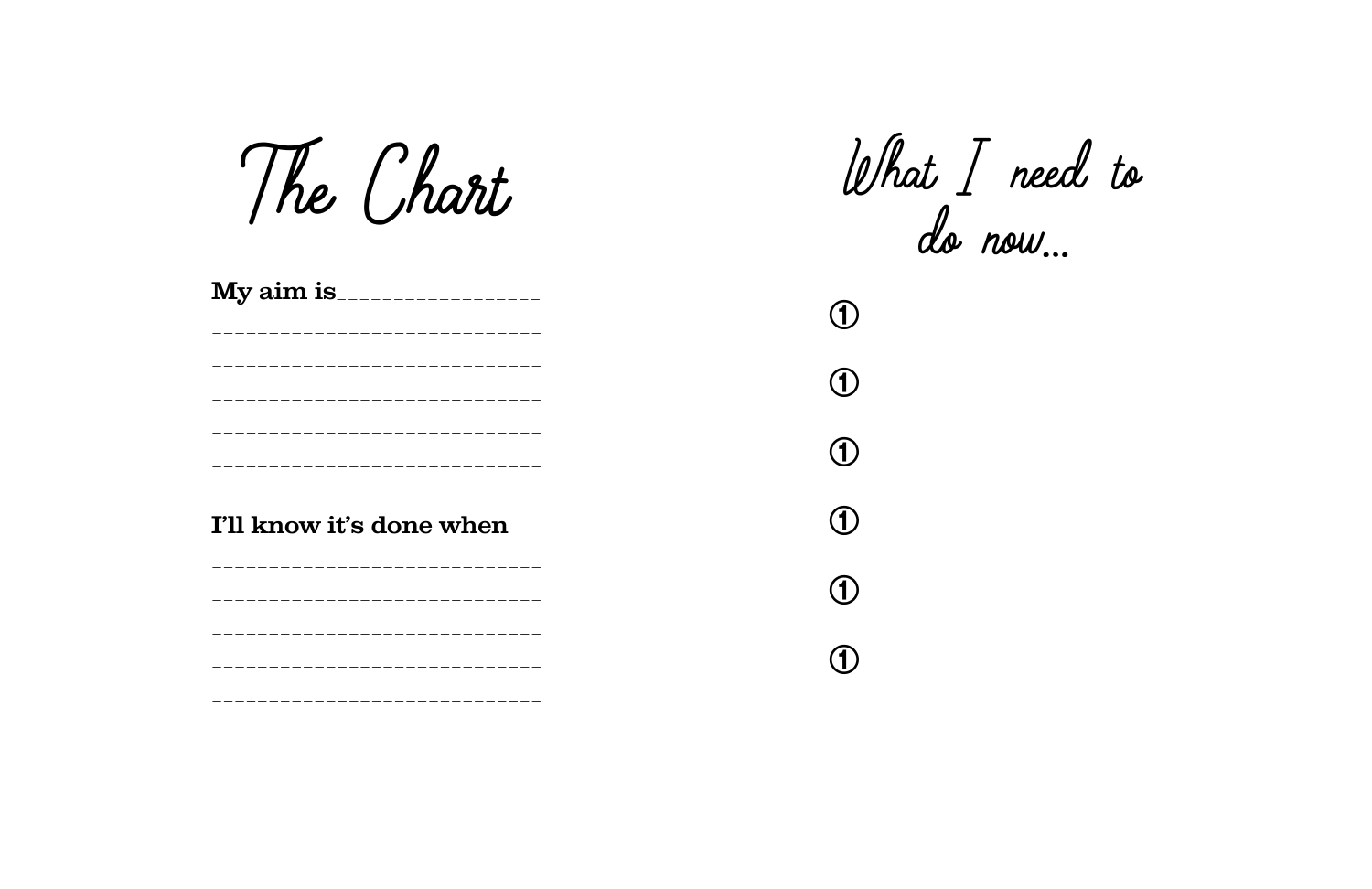

Lessons learned and experiences gained…

How to make it better, easier and more joyful?

\*

\* \*

\* \*

•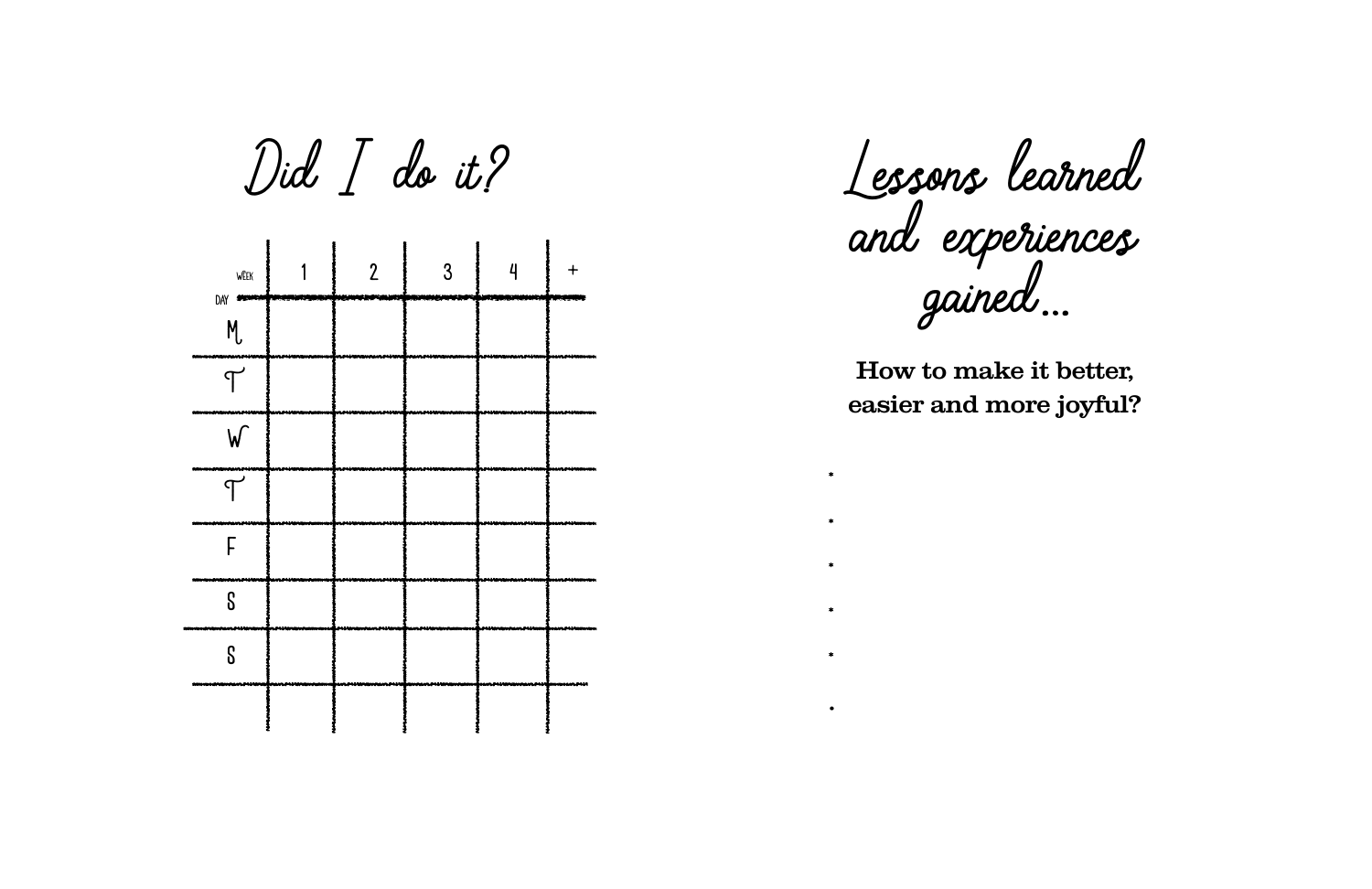## PRACTICE MAKES PERFECT

Never Give Up + Enjoy the Game Now and Forever.